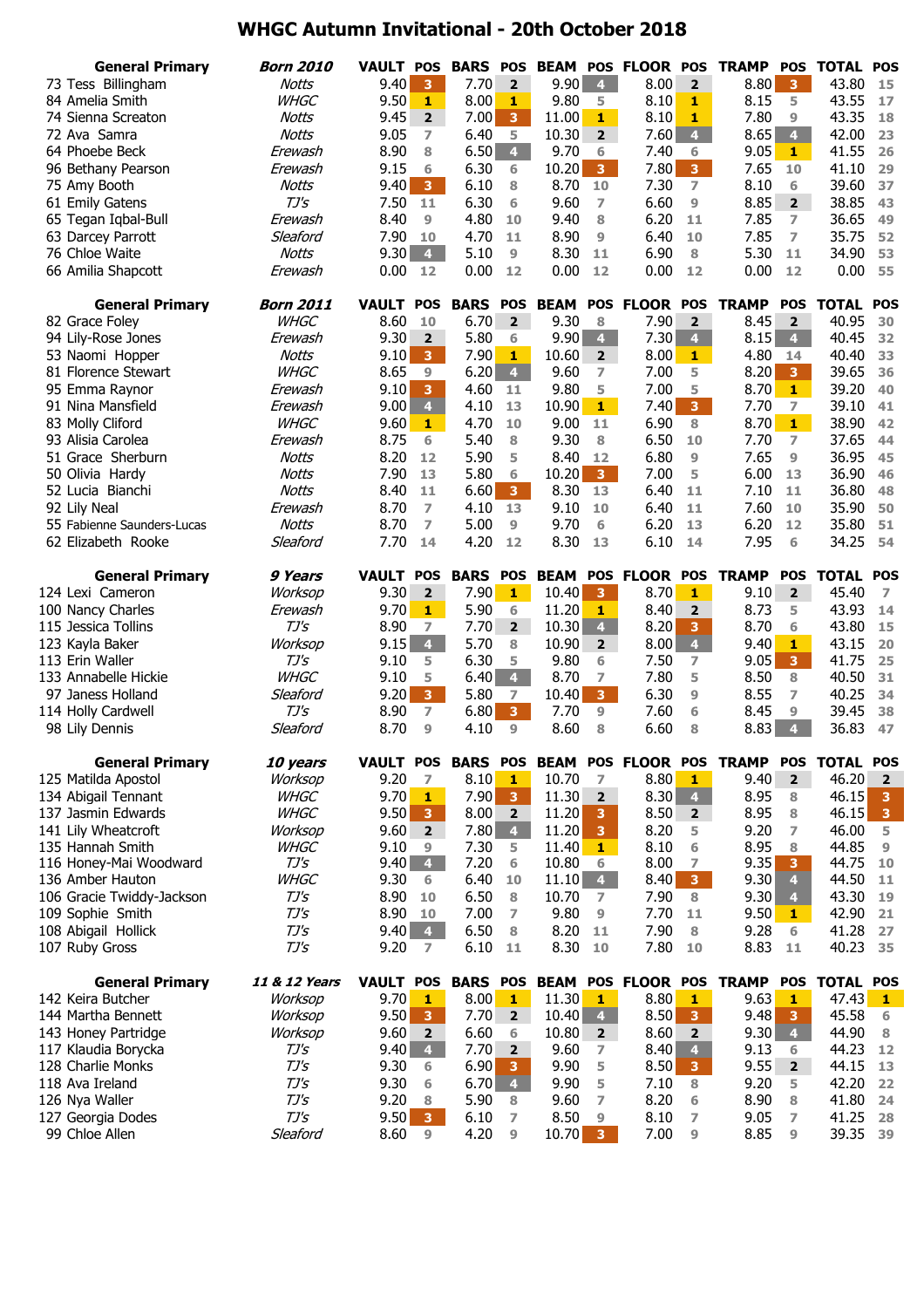## **WHGC Autumn Invitational - 20th October 2018**

| <b>General Advanced</b> | <b>9 &amp; 10 Years</b>                             | <b>VAULT POS</b> |                         |                 |                         | <b>BARS POS BEAM</b> |                | POS FLOOR POS   |                         | <b>TRAMP</b>                                              | <b>POS</b>              | TOTAL        | <b>POS</b>              |
|-------------------------|-----------------------------------------------------|------------------|-------------------------|-----------------|-------------------------|----------------------|----------------|-----------------|-------------------------|-----------------------------------------------------------|-------------------------|--------------|-------------------------|
| 80 Alexis Nash          | Worksop                                             | 11.40            | $\overline{2}$          | 9.35            | 6                       | 8.70                 | 3              | 10.80           | 3                       | 9.70                                                      | $\overline{4}$          | 49.95        | 7                       |
| 56 Mia May Bovington    | Sleaford                                            | 10.60            | 7                       | 10.00           | $\overline{2}$          | 9.20                 | 1              | 11.05           | $\overline{2}$          | 9.00                                                      | 11                      | 49.85        | 9                       |
| 58 Adele Simonds        | Sleaford                                            | 11.10            | $\overline{4}$          | 8.40            | 10                      | 8.90                 | $\overline{2}$ | 11.10           | $\mathbf{1}$            | 9.80                                                      | $\overline{\mathbf{3}}$ | 49.30        | 12                      |
| 60 Laurie Hislop        | $TJ\mathsf{S}$                                      | 10.10            | 8                       | 10.20           | $\mathbf{1}$            | 7.70                 | 6              | 10.35           | 8                       | 10.00                                                     | $\mathbf{1}$            | 48.35        | 19                      |
| 57 Erin Thurling        | Sleaford                                            | 11.30            | 3                       | 9.40            | $\overline{4}$          | 7.30                 | 8              | 10.55           | 5                       | 9.60                                                      | 6                       | 48.15        | 20                      |
| 59 Alisha Foston        | Sleaford                                            | 11.50            | 1                       | 8.40            | 10                      | 7.90                 | 5              | 10.40           | 6                       | 9.80                                                      | $\overline{3}$          | 48.00        | 22                      |
| 90 Libbie Wicks         | Erewash                                             | 11.10            | $\overline{\mathbf{4}}$ | 9.10            | $\overline{7}$          | 7.20                 | 9              | 10.30           | 9                       | 9.90                                                      | $\overline{2}$          | 47.60        | 23                      |
| 87 Elena Prince         | Erewash                                             | 10.90            | 6                       | 9.60            | $\overline{\mathbf{3}}$ | 8.00                 | 4 <sup>1</sup> | 10.40           | 6                       | 8.50                                                      | 15                      | 47.40        | 25                      |
| 85 Katie Fecowycz       | Erewash                                             | 10.10            | 8                       | 8.90            | 8                       | 6.40                 | 12             | 10.60           | 4 <sup>1</sup>          | 9.30                                                      | 8                       | 45.30        | 30                      |
| 86 Chloe Jones          | Erewash                                             | 9.70             | 10                      | 9.40            | $\overline{4}$          | 6.50                 | 11             | 9.00            | 15                      | 8.60                                                      | 14                      | 43.20        | 33                      |
| 88 Lily Adams-Shaw      | Erewash                                             | 9.50             | 11                      | 8.00            | 13                      | 6.30                 | 13             | 10.30           | 9                       | 9.00                                                      | 11                      | 43.10        | 34                      |
| 89 Toni Mason           | Erewash                                             | 9.40             | 12                      | 8.20            | 12                      | 7.00                 | 10             | 9.30            | 13                      | 8.80                                                      | 13                      | 42.70        | 35                      |
| 48 Adelaide Huber       | Phoenix                                             | 0.00             | 13                      | 8.60            | $\overline{9}$          | 6.00                 | 14             | 9.80            | 12                      | 9.30                                                      | 8                       | 33.70        | 36                      |
| 47 Sabrina Dey          | Phoenix                                             | 0.00             | 13                      | 7.20            | 14                      | 6.00                 | 14             | 9.30            | 13                      | 9.40                                                      | 7                       | 31.90        | 38                      |
| 49 Melisa Rusina        | Phoenix                                             | 0.00             | 13                      | 0.00            | 15                      | 7.70                 | 6              | 9.90            | 11                      | 9.10                                                      | 10                      | 26.70        | 39                      |
| <b>General Advanced</b> | 11 & 12 Years                                       | <b>VAULT</b>     | <b>POS</b>              | <b>BARS</b>     | <b>POS</b>              | <b>BEAM</b>          |                | POS FLOOR POS   |                         | <b>TRAMP</b>                                              | <b>POS</b>              | <b>TOTAL</b> | <b>POS</b>              |
| 2 Emily Knight          | Worksop                                             | 11.30            | $\overline{2}$          | 10.40           | $\overline{\mathbf{2}}$ | 7.40                 | 7              | 10.80           | 3                       | 9.90                                                      | $\overline{2}$          | 49.80        | 10                      |
| 37 Tegan Jade Frodsham  | <b>WHGC</b>                                         | 11.40            | 1                       | 10.30           | 3                       | 7.60                 | 4 <sup>1</sup> | 11.20           | 1                       | 9.10                                                      | 8                       | 49.60        | 11                      |
| 18 Lily-Grace Simonds   | Sleaford                                            | 11.20            | 3                       | 10.30           | 3 <sup>7</sup>          | 7.10                 | 9              | 11.00           | $\overline{2}$          | 9.40                                                      | 6                       | 49.00        | 14                      |
| 27 Amy Christofi        | $TJ\mathsf{S}$                                      | 11.30            | $\overline{2}$          | 9.60            | 8                       | 8.10                 | $\overline{2}$ | 10.10           | 5                       | 9.80                                                      | $\overline{\mathbf{3}}$ | 48.90        | 15                      |
| 36 Flora Jolly          | <b>WHGC</b>                                         | 10.50            | $\overline{7}$          | 10.10           | 6                       | 7.60                 | 4 <sup>1</sup> | 10.20           | $\overline{4}$          | 10.40                                                     | 1                       | 48.80        | 16                      |
| 30 Jaime Eden           | <b>WHGC</b>                                         | 11.00            | $\overline{4}$          | 10.50           | $1 -$                   | 7.40                 | 7              | 9.90            | 7                       | 9.70                                                      | $\overline{4}$          | 48.50        | 17                      |
| 17 Sophie Woods         | Sleaford                                            | 10.80            | 6                       | 8.90            | 10                      | 8.40                 | 1              | 9.80            | 9                       | 9.00                                                      | 9                       | 46.90        | 26                      |
| 26 Kyra Sloan           | $TJ\prime S$                                        | 10.20            | 8                       | 9.70            | 7                       | 7.50                 | 6              | 9.90            | 7                       | 9.20                                                      | $\overline{ }$          | 46.50        | 27                      |
| 16 Chanelle Lynch       | Sleaford                                            | 10.10            | 9                       | 8.60            | 11                      | 7.80                 | 3 <sup>7</sup> | 9.60            | 10                      | 9.65                                                      | 5                       | 45.75        | 29                      |
| 31 Hannah Mather        | <b>WHGC</b>                                         | 9.40             | 11                      | 10.20           | $\overline{4}$          | 6.90                 | 10             | 10.10           | 5                       | 8.40                                                      | 12                      | 45.00        | 31                      |
| 1 Mya Venison           | Erewash                                             | 10.10            | 9                       | 9.00            | 9                       | 5.90                 | 12             | 9.60            | 10                      | 8.85                                                      | 11                      | 43.45        | 32                      |
| 8 Lucy Blackwell        | Phoenix                                             | 0.00             | 12                      | 8.40            | 12                      | 6.00                 | 11             | 9.50            | 12                      | 9.00                                                      | 9                       | 32.90        | 37                      |
|                         |                                                     |                  |                         |                 |                         |                      |                |                 |                         |                                                           |                         |              |                         |
| <b>General Advanced</b> | 13 Years & Over VAULT POS                           |                  |                         | <b>BARS POS</b> |                         | <b>BEAM</b>          |                | POS FLOOR POS   |                         | <b>TRAMP</b>                                              | <b>POS</b>              | TOTAL        | <b>POS</b>              |
| 3 Georgia Eades         | Worksop                                             | 11.20            | 3                       | 10.60           | 3                       | 9.20                 | $\overline{2}$ | 11.30           | $\overline{2}$          | 10.20                                                     | $\mathbf{1}$            | 52.50        | 1                       |
| 38 Darja Spiridonova    | <b>WHGC</b>                                         | 10.90            | 8                       | 10.50           | $\overline{\mathbf{4}}$ | 9.50                 | $1 -$          | 10.70           | 7                       | 9.80                                                      | 8                       | 51.40        | $\mathbf{2}$            |
| 29 Rebekah Petts        | $TJ\prime S$                                        | 10.90            | 8                       | 10.60           | 3                       | 7.70                 | 8              | 11.50           | $1 -$                   | 10.10                                                     | $\overline{\mathbf{2}}$ | 50.80        | $\overline{\mathbf{3}}$ |
| 12 Molly Stewart        | Worksop                                             | 11.30            | $\overline{\mathbf{2}}$ | 10.80           | $\mathbf{1}$            | 8.20                 | $\overline{4}$ | 10.70           | 7                       | 9.75                                                      | 9                       | 50.75        | $\overline{\mathbf{4}}$ |
| 4 Phebe Squire          | Worksop                                             | 11.20            | $\overline{\mathbf{3}}$ | 10.70           | $\overline{2}$          | 8.10                 | 5              | 10.50           | 10                      | 10.00                                                     | $\overline{\mathbf{3}}$ | 50.50        | 5                       |
| 11 Tia Russon           | Worksop                                             | 11.10            | 6                       | 10.45           | 6                       | 8.60                 | 3 <sup>7</sup> | 11.05           | 5                       | 8.95                                                      | 12                      | 50.15        | 6                       |
| 19 Chloe Errington      | Sleaford                                            | 11.15            | $\overline{4}$          | 10.20           | 8                       | 8.10                 | 5              | 10.70           | 7                       | 9.70                                                      | 10                      | 49.85        | 8                       |
| 20 Liv Forward          | Bannvallum                                          | 11.10            | 6                       | 9.60            | 9                       | 7.60                 | 9              | 10.90           | 6                       | 9.90                                                      | 6                       | 49.10        | 13                      |
| 10 Elena Ailward        | Worksop                                             | 10.60 11         |                         | $10.25$ 7       |                         | 7.50 10              |                | 11.15           | $\overline{\mathbf{3}}$ | $9.00$ 11                                                 |                         | 48.50 17     |                         |
| 5 Lauren Boyd           | Worksop                                             | 10.90            | 8                       | 9.40 10         |                         | 6.70                 | 12             | $11.10 \quad 4$ |                         | 9.95                                                      | - 5                     | 48.05        | 21                      |
| 39 Freyja Thorsteinsson | <b>WHGC</b>                                         | 11.50 <b>1</b>   |                         | 8.10 12         |                         | 7.80                 | $\overline{ }$ | $10.20$ 11      |                         | 9.85                                                      | $\overline{7}$          | 47.45 24     |                         |
| 28 Lillijana Smith      | TJ's                                                | 10.50 12         |                         | $9.30$ 11       |                         | $6.90$ 11            |                | $9.70$ 12       |                         | $10.00 \, \text{3}$                                       |                         | 46.40 28     |                         |
|                         | <b>WHGC Autumn Invitational - 21st October 2018</b> |                  |                         |                 |                         |                      |                |                 |                         |                                                           |                         |              |                         |
| Level 7                 | <b>5 &amp; 6 Years</b>                              |                  |                         |                 |                         |                      |                |                 |                         | VAULT POS BARS POS BEAM POS FLOOR POS TRAMP POS TOTAL POS |                         |              |                         |

| LCVCI /                     | כום זו ט צ  | VAULI        | rvj                     | DANJ        | гоэ            | DLAM        | гүэ            | гьчик        | гүэ                     | IMWIT        | гүэ            | IVIAL        | rvj        |
|-----------------------------|-------------|--------------|-------------------------|-------------|----------------|-------------|----------------|--------------|-------------------------|--------------|----------------|--------------|------------|
| 186 Isabella Edwards        | <b>WHGC</b> | 9.20         | $\overline{7}$          | 9.50        | 5              | 10.10       | $\mathbf{1}$   | 10.85        | $\overline{2}$          | 8.20         | 1              | 47.85        | 18         |
| 188 Nellie Ball             | <b>WHGC</b> | 9.70         | $\overline{2}$          | 10.20       | 1              | 8.70        | 7              | 11.30        | 1                       | 7.85         | 3              | 47.75        | 19         |
| 152 Taiah Brown             | Phoenix     | 9.20         | 7                       | 9.50        | 5              | 9.80        | $\overline{2}$ | 10.75        | 3                       | 8.20         | 1              | 47.45        | 22         |
| 187 Darcy Barlow            | <b>WHGC</b> | 9.40         | 5                       | 9.75        | $\overline{4}$ | 9.10        | 6              | 10.60        | $\overline{4}$          | 7.70         | 6              | 46.55        | 28         |
| 153 Julia Lemek             | Phoenix     | 9.60         | $\mathbf{3}$            | 9.10        | 8              | 9.70        | 3              | 10.25        | 6                       | 7.75         | $\overline{4}$ | 46.40        | 31         |
| 198 Scarlett Judson         | <b>WHGC</b> | 9.20         | $\overline{7}$          | 9.80        | 3              | 9.40        | 4              | 10.40        | 5                       | 5.60         | 12             | 44.40        | 48         |
| 189 Matilda Karaimenko      | <b>WHGC</b> | 9.40         | 5                       | 10.15       | $\overline{2}$ | 8.00        | 8              | 8.80         | 10                      | 7.90         | $\overline{2}$ | 44.25        | 49         |
| 165 Marnie Thompson         | Boston      | 9.80         | $\mathbf{1}$            | 9.30        | 7              | 7.90        | 10             | 10.15        | 7                       | 5.70         | 10             | 42.85        | 59         |
| 166 Mia Surensoy            | Boston      | 9.50         | $\overline{4}$          | 8.20        | 9              | 8.00        | 8              | 8.50         | 11                      | 7.20         | 7              | 41.40        | 65         |
| 197 Maisie Forrester        | <b>WHGC</b> | 9.10         | 10                      | 6.20        | 10             | 9.40        | $\overline{4}$ | 9.25         | 9                       | 5.90         | 9              | 39.85        | 69         |
| 176 Alexandra Singleton     | TJ's        | 9.10         | 10                      | 6.10        | 11             | 6.70        | 11             | 9.90         | 8                       | 6.80         | 8              | 38.60        | 72         |
| 178 Lily Theaker            | Erewash     | 8.90         | 12                      | 4.10        | 12             | 5.90        | 12             | 7.50         | 12                      | 5.70         | 10             | 32.10        | 76         |
| Level 7                     | 6 Years     | <b>VAULT</b> | <b>POS</b>              | <b>BARS</b> | <b>POS</b>     | <b>BEAM</b> | <b>POS</b>     | <b>FLOOR</b> | <b>POS</b>              | <b>TRAMP</b> | <b>POS</b>     | <b>TOTAL</b> | <b>POS</b> |
| 190 Ella Stroud             | <i>WHGC</i> | 9.50         | 5                       | 9.70        | $\overline{2}$ | 11.00       | $\overline{2}$ | 10.75        | $\overline{2}$          | 8.10         | $\overline{2}$ | 49.05        | 11         |
| 196 Emily Rutter            | Worksop     | 9.30         | 9                       | 9.90        | 1              | 10.30       | 3              | 10.10        | $\overline{\mathbf{3}}$ | 7.60         | 6              | 47.20        | 23         |
| 154 Azarleah Jones          | Phoenix     | 9.60         | $\overline{\mathbf{3}}$ | 8.70        | 8              | 11.40       | 1              | 8.75         | 13                      | 8.00         | 3              | 46.45        | 30         |
| 155 Ellie Lappage           | Phoenix     | 9.40         | $\overline{ }$          | 8.80        | 6              | 10.10       | $\overline{4}$ | 9.35         | 11                      | 7.70         | $\overline{4}$ | 45.35        | 41         |
| 195 Amelie Watson           | Worksop     | 9.50         | 5                       | 9.60        | 3              | 8.70        | 9              | 9.95         | $\overline{4}$          | 7.50         | 7              | 45.25        | 42         |
| 168 Hannah Felipes          | Boston      | 10.00        | 1                       | 8.90        | $\overline{4}$ | 9.20        | 6              | 9.70         | 7                       | 7.10         | 10             | 44.90        | 45         |
| 158 Claudia Nargi - Vazguez | Phoenix     | 9.55         | $\overline{4}$          | 8.80        | 6              | 9.80        | 5              | 9.45         | 9                       | 6.60         | 11             | 44.20        | 50         |
| 167 Josie Lynch             | Boston      | 9.10         | 11                      |             |                |             |                | 9.45         | 9                       | 7.40         |                | 43.35        | 54         |
|                             |             |              |                         | 8.50        | 9              | 8.90        | 7              |              |                         |              | 8              |              |            |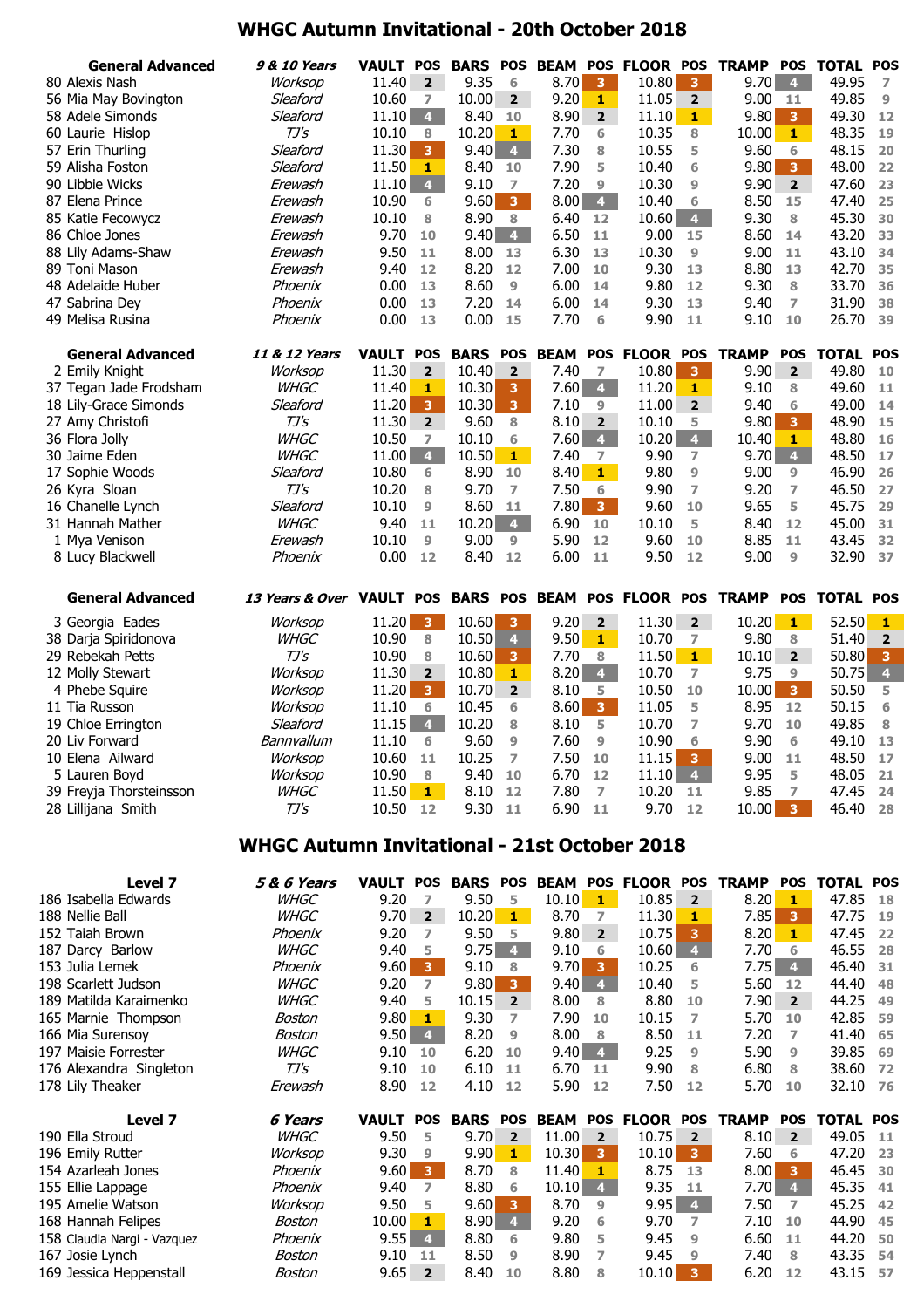| 157 India Meen-Ward<br>177 Peyton Teague<br>179 Tia-Rose Trueman<br>159 Maya Fraszczak | Phoenix<br>$TJ\prime S$<br>Erewash<br>Phoenix | 9.40<br>7<br>9.10<br>-11<br>9.00<br>13<br>9.20<br>10 | 6.20<br>12<br>5.60<br>13<br>6.80<br>11<br>8.90<br>$\overline{4}$ | 8.70<br>10<br>7.60<br>11<br>5.90<br>12<br>0.00<br>13 | 9.90<br>6<br>9.10<br>12<br>9.70<br>$\overline{\phantom{a}}$<br>10.90<br>$1 -$ | 7.40<br>8<br>8.00<br>$\overline{\mathbf{3}}$<br>6.20<br>12<br>8.20<br>$\ddot{\bullet}$ | 41.60<br>63<br>39.40<br>70<br>37.60<br>74<br>37.20<br>75 |
|----------------------------------------------------------------------------------------|-----------------------------------------------|------------------------------------------------------|------------------------------------------------------------------|------------------------------------------------------|-------------------------------------------------------------------------------|----------------------------------------------------------------------------------------|----------------------------------------------------------|
| Level 7                                                                                | 7 Years (a)                                   | <b>VAULT POS</b>                                     | <b>BARS</b><br><b>POS</b>                                        | <b>BEAM</b>                                          | POS FLOOR POS                                                                 | <b>TRAMP</b><br><b>POS</b>                                                             | <b>TOTAL</b><br><b>POS</b>                               |
| 239 Eleanor Judge                                                                      | Worksop                                       | 9.35<br>$\overline{\mathbf{4}}$                      | 9.80<br>$\overline{2}$                                           | 11.30<br>1                                           | 11.20<br>$\overline{\mathbf{3}}$                                              | 8.50<br>$\mathbf{1}$                                                                   | 50.15<br>7                                               |
| 228 Katie Gilbert                                                                      | <b>WHGC</b>                                   | 9.20<br>6                                            | 9.70<br>3                                                        | 9.90<br>$\overline{\mathbf{3}}$                      | 11.25<br>$\overline{2}$                                                       | 7.90<br>5                                                                              | 47.95<br>17                                              |
| 238 Amy Armitage                                                                       | Worksop                                       | 9.50<br>$\overline{2}$                               | 10.20<br>1                                                       | 8.80<br>$\overline{7}$                               | 11.60<br>$\mathbf{1}$                                                         | 7.60<br>7                                                                              | 47.70<br>21                                              |
| 219 Sarah Holden                                                                       | Phoenix                                       | 9.20<br>6                                            | 9.60<br>$\overline{\mathbf{4}}$                                  | 8.70<br>9                                            | 10.25<br>6                                                                    | 8.40<br>$\overline{2}$                                                                 | 46.15<br>33                                              |
| 205 Isla Lee                                                                           | Boston                                        | 9.20<br>6                                            | 9.30<br>5                                                        | 10.20<br>$\overline{2}$                              | 9.80<br>8                                                                     | 7.00<br>12                                                                             | 45.50<br>40                                              |
| 249 Tabitha Smith                                                                      | $TJ\prime S$                                  | 8.90<br>11                                           | 8.30<br>9                                                        | 9.10<br>5                                            | 10.40<br>5                                                                    | 8.00<br>3 <sup>7</sup>                                                                 | 44.70<br>46                                              |
| 218 Georgie Watson                                                                     | Phoenix                                       | 9.10<br>9                                            | $\overline{7}$<br>8.90                                           | 8.80<br>8                                            | 10.20<br>$\overline{ }$                                                       | 7.60<br>$\overline{ }$                                                                 | 44.60<br>47                                              |
| 251 Sophie Louise Macrae                                                               | $TJ\prime S$                                  | 9.55<br>$1 -$                                        | 7.80<br>12                                                       | 9.00<br>6                                            | 9.75<br>9                                                                     | 6<br>7.70                                                                              | 43.80<br>52                                              |
| 250 Ella Murphy<br>229 Fleur Patrick                                                   | $TJ\prime S$<br><b>WHGC</b>                   | 9.10<br>$\overline{9}$<br>9.35<br>$\overline{4}$     | 8.00<br>11<br>8.90<br>$\overline{ }$                             | 9.60<br>$\overline{4}$                               | 9.10<br>11                                                                    | 7.40<br>10                                                                             | 43.20<br>56<br>42.80                                     |
| 216 Alexa Stevens                                                                      | Phoenix                                       | 9.40<br>$\mathbf{3}$                                 | 8.30<br>9                                                        | 8.10<br>10<br>6.00<br>12                             | 9.25<br>10<br>10.55<br>4 <sup>1</sup>                                         | 7.20<br>11<br>8.00<br>$\overline{\mathbf{3}}$                                          | 60<br>42.25<br>61                                        |
| 252 Amelia Burt                                                                        | $TJ\prime S$                                  | 8.90<br>11                                           | 9.20<br>6                                                        | 6.80<br>11                                           | 8.80<br>12                                                                    | 7.60<br>$\overline{7}$                                                                 | 41.30<br>66                                              |
| 217 Isla Aldred                                                                        | Phoenix                                       | 0.00<br>13                                           | 0.00<br>13                                                       | 0.00<br>13                                           | 0.00<br>13                                                                    | 0.00<br>13                                                                             | 0.00<br>77                                               |
| Level 7                                                                                | 7 Years (b)                                   | <b>VAULT POS</b>                                     | <b>BARS</b><br><b>POS</b>                                        | <b>BEAM</b>                                          | POS FLOOR POS                                                                 | <b>TRAMP</b><br><b>POS</b>                                                             | <b>TOTAL</b><br><b>POS</b>                               |
| 230 Evie Thompson-Hardy                                                                | <b>WHGC</b>                                   | 9.45<br>6                                            | 10.50<br>1                                                       | 12.10<br>1                                           | 11.30<br>4 <sup>1</sup>                                                       | 8.30<br>$\overline{2}$                                                                 | 51.65<br>$\overline{\mathbf{3}}$                         |
| 240 Tillie Sanderson                                                                   | Worksop                                       | 9.55<br>3 <sup>7</sup>                               | 9.60<br>$\overline{4}$                                           | 10.10<br>$\overline{2}$                              | 11.65<br>$\overline{2}$                                                       | 7.60<br>9                                                                              | 48.50<br>12                                              |
| 242 Darcy Kirtley                                                                      | Worksop                                       | 9.30<br>11                                           | 10.10<br>$\overline{\mathbf{2}}$                                 | 9.60<br>$\overline{4}$                               | 11.30<br>$\overline{4}$                                                       | 7.90<br>$\overline{4}$                                                                 | 48.20<br>14                                              |
| 210 Sophia Leckie                                                                      | Phoenix                                       | 9.40<br>8                                            | 9.20<br>5                                                        | 8.90<br>8                                            | 11.70<br>$\mathbf{1}$                                                         | 7.70<br>$\overline{ }$                                                                 | 46.90<br>26                                              |
| 208 Neve Gough-Brown                                                                   | Phoenix                                       | 9.65<br>$\overline{2}$                               | 8.70<br>8                                                        | 9.70<br>3 <sup>°</sup>                               | 10.20<br>11                                                                   | 8.20<br>3 <sup>°</sup>                                                                 | 46.45<br>29                                              |
| 206 Aimee Kirk                                                                         | Boston                                        | 9.40<br>8                                            | 9.00<br>$\overline{ }$                                           | 8.50<br>9                                            | 11.45<br>3 <sup>°</sup>                                                       | 7.60<br>9                                                                              | 45.95<br>35                                              |
| 207 Avah Stevens                                                                       | Phoenix                                       | 9.45<br>6                                            | 8.30<br>11                                                       | 9.50<br>5                                            | 10.30<br>10                                                                   | 8.40<br>1                                                                              | 45.95<br>35                                              |
| 241 Skylar Gregory<br>253 Grace Norton                                                 | Worksop<br>$TJ\mathsf{S}$                     | 9.55<br>$\overline{3}$<br>9.50<br>$\overline{4}$     | 9.90<br>$\overline{\mathbf{3}}$<br>9.20<br>5                     | 7.90<br>10<br>6                                      | 10.55<br>8<br>9.55                                                            | 7.80<br>6<br>7.90<br>$\overline{4}$                                                    | 45.70<br>38<br>45.55                                     |
| 227 Grace Johnson                                                                      | Sleaford                                      | 8.90<br>13                                           | 8.70<br>8                                                        | 9.40<br>9.10<br>7                                    | 13<br>11.00<br>6                                                              | 7.50<br>11                                                                             | 39<br>45.20<br>43                                        |
| 255 Emily Harmon                                                                       | $TJ\mathsf{S}$                                | 8.60<br>14                                           | 8.50<br>10                                                       | 7.70<br>11                                           | 10.70<br>7                                                                    | 7.50<br>11                                                                             | 43.00<br>58                                              |
| 220 Alicia Stevens                                                                     | Phoenix                                       | 9.70<br>$1 -$                                        | 8.00<br>12                                                       | 5.70<br>14                                           | 10.50<br>9                                                                    | 7.70<br>$\overline{7}$                                                                 | 41.60<br>63                                              |
| 209 Millie Pescod                                                                      | Phoenix                                       | 9.35<br>10                                           | 7.00<br>13                                                       | 5.90<br>13                                           | 9.80<br>12                                                                    | 6.60<br>14                                                                             | 38.65<br>71                                              |
| 254 Alayla-May Roberts-Bates                                                           | $TJ\prime S$                                  | 9.00<br>12                                           | 6.30<br>14                                                       | 6.40<br>12                                           | 9.45<br>14                                                                    | 7.20<br>13                                                                             | 38.35<br>73                                              |
|                                                                                        |                                               |                                                      |                                                                  |                                                      |                                                                               |                                                                                        |                                                          |
| Level 7                                                                                | 8 years                                       | <b>VAULT POS</b>                                     | <b>BARS</b><br><b>POS</b>                                        | <b>BEAM</b><br><b>POS</b>                            | <b>FLOOR</b><br><b>POS</b>                                                    | <b>TRAMP</b><br><b>POS</b>                                                             | <b>TOTAL</b><br><b>POS</b>                               |
| 307 Freya Norton                                                                       | Boston                                        | 9.75<br>1                                            | 10.80<br>$\mathbf{1}$                                            | 10.90<br>5                                           | 11.90<br>$\overline{2}$                                                       | 8.70<br>$\mathbf{1}$                                                                   | 52.05<br>$\mathbf{1}$                                    |
| 266 Imogen Figg                                                                        | <b>WHGC</b>                                   | 9.55<br>$\overline{\mathbf{4}}$                      | 10.70<br>$\overline{\mathbf{2}}$                                 | 10.90<br>5                                           | 12.00<br>1                                                                    | 8.50<br>3                                                                              | 51.65<br>$\mathbf{2}$                                    |
| 264 Viktoria Mackwood                                                                  | <b>WHGC</b>                                   | 9.20<br>13                                           | 10.60<br>$\overline{\mathbf{3}}$                                 | $\overline{4}$<br>11.00                              | 11.65<br>3 <sup>°</sup>                                                       | 8.60<br>$\overline{2}$                                                                 | 51.05<br>5                                               |
| 267 Beatrice Cullen                                                                    | <b>WHGC</b>                                   | 9.20<br>13                                           | 10.70<br>$\overline{2}$                                          | 11.40<br>$\overline{\mathbf{2}}$                     | 11.25<br>5                                                                    | 8.00<br>8                                                                              | 50.55<br>6                                               |
| 274 Matilda Smith                                                                      | TJ's                                          | 9.70<br>$\overline{\mathbf{2}}$                      | 10.00<br>8                                                       | 11.70<br>$\mathbf{1}$                                | 10.95<br>7                                                                    | 7.80<br>12                                                                             | 50.15<br>8                                               |
| 287 Robyn Spalding-Page                                                                | <b>WHGC</b>                                   | 9.60<br>$\overline{\mathbf{3}}$                      | 10.50<br>$\overline{4}$                                          | 9.80<br>10                                           | 11.20<br>6                                                                    | 8.10<br>$\overline{ }$                                                                 | 49.20<br>10                                              |
| 277 Kirsten Richardson                                                                 | TJ's                                          | 9.40 10                                              | 9.60<br>11                                                       | 11.20<br>3 <sup>2</sup>                              | 10.20<br>11                                                                   | 8.00<br>8                                                                              | 48.40<br>13                                              |
| 306 Lucy Bartram                                                                       | Boston                                        | 9.45<br>9                                            | 10.30<br>$\overline{7}$<br>12                                    | 9.00<br>13<br>8                                      | 11.50<br>4 <sup>1</sup>                                                       | 7.80<br>12<br>10                                                                       | 48.05<br>15                                              |
| 263 Isabella Venison<br>286 Holly Andrew                                               | Erewash<br><b>WHGC</b>                        | 9.75<br>$1 -$<br>9.50<br>6                           | 9.00<br>10.40<br>6                                               | 10.40<br>9.30<br>12                                  | 10.70<br>9<br>9.75<br>15                                                      | 7.90<br>$8.20 \quad 4$                                                                 | 47.75<br>20<br>47.15<br>24                               |
| 275 Alana Barwick                                                                      | TJ's                                          | 9.50<br>6                                            | 9.00<br>12                                                       | 9.90<br>9                                            | 10.90<br>8                                                                    | 7.70<br>14                                                                             | 47.00<br>25                                              |
| 278 Isabelle Grace MacRae                                                              | $TJ\prime S$                                  | 9.20<br>13                                           | 9.80<br>10                                                       | 10.40<br>7                                           | 10.20<br>11                                                                   | 7.30<br>16                                                                             | 46.90<br>27                                              |
| 265 Ava Smith                                                                          | <b>WHGC</b>                                   | 9.25<br>12                                           | 9.90<br>9                                                        | 7.90<br>16                                           | 10.60<br>10                                                                   | 8.20<br>$\overline{4}$                                                                 | 45.85<br>37                                              |
| 295 Amelia Wright-Wattam                                                               | Banovallum                                    | 9.10<br>17                                           | 8.50<br>16                                                       | 9.50<br>11                                           | 9.30<br>17                                                                    | 8.60<br>$\overline{2}$                                                                 | 45.00<br>44                                              |
| 276 Gracie Lovelace                                                                    | $TJ\prime S$                                  | 9.50<br>6                                            | 8.70<br>15                                                       | 8.80<br>14                                           | 10.10<br>13                                                                   | 6.80<br>17                                                                             | 43.90<br>51                                              |
| 296 Katy Bates                                                                         | Banovallum                                    | 9.20<br>13                                           | 9.00<br>12                                                       | 7.90<br>15                                           | 9.80<br>14                                                                    | 7.90<br>10                                                                             | 43.80<br>52                                              |
| 273 Eliza Taylor                                                                       | TJ's                                          | 9.30<br>11                                           | 7.20<br>17                                                       | 6.40<br>17                                           | 9.75<br>15                                                                    | 7.50<br>15                                                                             | 40.15<br>68                                              |
| Level 7                                                                                | 9 Years                                       | <b>VAULT POS</b>                                     | <b>BARS POS</b>                                                  |                                                      | <b>BEAM POS FLOOR POS</b>                                                     | <b>TRAMP</b><br><b>POS</b>                                                             | <b>TOTAL POS</b>                                         |
| 304 Hayden Taylor                                                                      | Boston                                        | 9.45<br>$\overline{4}$                               | 10.40<br>1                                                       | 12.00<br>1                                           | 11.40<br>$\overline{2}$                                                       | 8.00<br>$\overline{\mathbf{3}}$                                                        | 51.25<br>$\overline{4}$                                  |
| 305 Neve Smith                                                                         | Boston                                        | 9.90<br>$\overline{2}$                               | 9.90<br>$\overline{\mathbf{2}}$                                  | 10.00<br>$\overline{\mathbf{3}}$                     | 11.60<br>$\mathbf{1}$                                                         | 8.05<br>$2^{\circ}$                                                                    | 49.45<br>9                                               |
| 285 Gia Reeve                                                                          | <b>WHGC</b>                                   | 9.70<br>3 <sup>°</sup>                               | 9.40<br>$\overline{\mathbf{3}}$                                  | 10.00<br>$\mathbf{3}$                                | 10.80<br>$\overline{4}$                                                       | 8.10<br>1                                                                              | 48.00<br>16                                              |
| 293 Jessie Pearson                                                                     | Banovallum                                    | 9.00<br>$\overline{ }$                               | 8.30<br>6                                                        | 11.20<br>$2^{\circ}$                                 | 9.95<br>6                                                                     | 7.70<br>6                                                                              | 46.15<br>32                                              |
| 303 Lexie Priestly                                                                     | Boston                                        | 9.95<br>$1 -$                                        | 9.30<br>$\overline{4}$                                           | 7.80<br>6                                            | 11.30<br>3 <sup>°</sup>                                                       | 7.70<br>6                                                                              | 46.05<br>34                                              |
| 292 Nieve Steels                                                                       | Banovallum                                    | 8.80<br>8                                            | 9.00<br>5                                                        | 7.30<br>$\overline{ }$                               | 10.15<br>5                                                                    | 8.10<br>1                                                                              | 43.35<br>54                                              |
| 262 Scarlett North<br>294 Rachael Hall                                                 | Erewash<br>Banovallum                         | 9.25<br>5<br>9.15<br>6                               | 7.60<br>8<br>8.20<br>7                                           | 8.00<br>$\overline{4}$<br>6.20<br>8                  | 9.65<br>7<br>9.50<br>8                                                        | 7.40<br>8<br>7.95<br>$\overline{4}$                                                    | 41.90<br>62<br>41.00<br>67                               |
|                                                                                        |                                               |                                                      |                                                                  |                                                      |                                                                               |                                                                                        |                                                          |
| Level 6                                                                                | 7 Years                                       | <b>VAULT POS</b>                                     | <b>BARS</b><br><b>POS</b>                                        |                                                      | <b>BEAM POS FLOOR POS</b>                                                     | <b>TRAMP</b><br><b>POS</b>                                                             | <b>TOTAL</b><br><b>POS</b>                               |
| 326<br>Niamh Jenkins                                                                   | <b>WHGC</b>                                   | 10.40<br>3                                           | 10.80<br>1                                                       | 10.65<br>1                                           | 10.00<br>3 <sup>7</sup>                                                       | 6.90<br>3                                                                              | 48.75<br>17                                              |
| 340<br>Flic Smith<br>325<br>Josephine Brookes-Cairney                                  | Arabian<br><b>WHGC</b>                        | 10.75<br>1<br>10.70<br>$\overline{2}$                | 10.70<br>$\overline{2}$<br>10.70<br>$\overline{\mathbf{2}}$      | 7.80<br>$\mathbf{3}$<br>9.25<br>$\overline{2}$       | 10.20<br>$\mathbf{2}$<br>10.90<br>1.                                          | 9.20<br>1<br>6.90<br>3                                                                 | 48.65<br>19<br>48.45<br>20                               |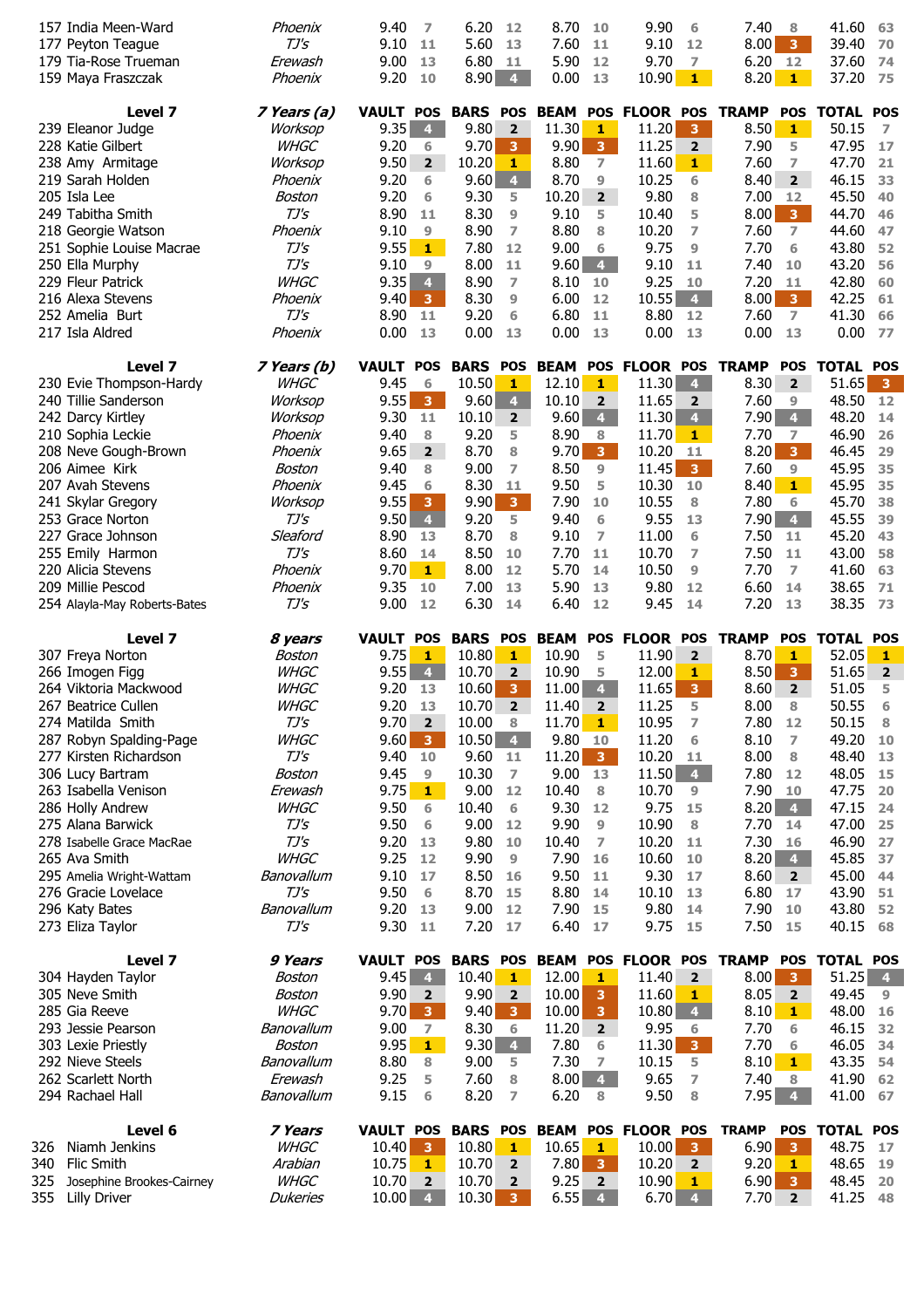# **WHGC Autumn Invitational - 21st October 2018**

|            | Level 6                                | 8 Years            | <b>VAULT POS</b>      |                         | <b>BARS</b>     | <b>POS</b>                   | <b>BEAM</b>   | <b>POS</b>              | <b>FLOOR POS</b>          |                         | <b>TRAMP</b> | <b>POS</b>              | <b>TOTAL</b>      | <b>POS</b>              |
|------------|----------------------------------------|--------------------|-----------------------|-------------------------|-----------------|------------------------------|---------------|-------------------------|---------------------------|-------------------------|--------------|-------------------------|-------------------|-------------------------|
| 323        | Hermione Hillreiner                    | <b>WHGC</b>        | 10.80                 | $\overline{2}$          | 10.60           | 8                            | 12.00         | 1                       | 10.60                     | $\overline{2}$          | 8.90         | $\overline{4}$          | 52.90             | $\overline{2}$          |
| 351        | Lottie MacFarlane                      | Phoenix            | 10.75                 | $\overline{\mathbf{3}}$ | 10.40           | 10                           | 10.55         | $\overline{2}$          | 9.80                      | 8                       | 9.00         | 3                       | 50.50             | 5                       |
| 333        | Maja Filar                             | Worksop            | 10.30                 | 12                      | 10.90           | 5                            | 9.50          | 6                       | 10.30                     | $\overline{4}$          | 9.10         | $\overline{2}$          | 50.10             | 9                       |
| 342        | Kieley Brown                           | Notts              | 10.50                 | 8                       | 10.95           | $\bullet$                    | 9.00          | 10                      | 10.40                     | $\overline{\mathbf{3}}$ | 8.70         | 5                       | 49.55             | 12                      |
| 317        | Maisie Goodburn                        | Sleaford           | 10.85                 | $\mathbf{1}$            | 10.00           | 15                           | 9.25          | 8                       | 10.70                     | $\mathbf{1}$            | 8.70         | 5                       | 49.50             | 13                      |
| 334        | Izabela Hubkova                        | Worksop            | 10.60                 | 6                       | 11.15           | 1                            | 8.40          | 16                      | 10.00                     | 5                       | 9.20         | $\mathbf{1}$            | 49.35             | 14                      |
| 343        | Ruby Thatcher                          | Notts              | 10.40                 | 10                      | 11.10           | 2                            | 9.80          | 5                       | 9.80                      | 8                       | 8.20         | 12                      | 49.30             | 15                      |
| 322        | Lily Armstrong                         | <b>WHGC</b>        | 10.80                 | $\overline{\mathbf{2}}$ | 11.00           | $\overline{\mathbf{3}}$      | 8.80          | 12                      | 9.90                      | 7                       | 8.30         | 10                      | 48.80             | 16                      |
| 344        | Faith Wright                           | <b>Notts</b>       | 10.30                 | 12                      | 10.80           | $\overline{ }$               | 10.05         | $\overline{\mathbf{3}}$ | 9.00                      | 12                      | 7.70         | 16                      | 47.85             | 22                      |
| 324        | Niamh Stenner                          | <b>WHGC</b>        | 10.40                 | 10                      | 10.50           | 9                            | 9.90          | $\overline{4}$          | 9.70                      | 11                      | 7.00         | 18                      | 47.50             | 25                      |
| 316        | Isla Skedge                            | Sleaford           | 10.70                 | $\overline{4}$          | 9.60            | 18                           | 8.60          | 13                      | 10.00                     | 5                       | 7.90         | 15                      | 46.80             | 29                      |
| 335        | Sienna Hayward                         | Worksop            | 10.50                 | 8                       | 10.10           | 12                           | 8.60          | 13                      | 9.80                      | 8                       | 7.70         | 16                      | 46.70             | 33                      |
| 350        | Lexi Wardle                            | Phoenix            | 10.30                 | 12                      | 10.10           | 12                           | 9.35          | $\overline{7}$          | 8.20                      | 15                      | 8.60         | 8                       | 46.55             | 34                      |
| 341        | <b>Florence Townsend</b>               | <b>Notts</b>       | 10.30                 | 12                      | 10.90           | 5                            | 9.00          | 10                      | 7.80                      | 19                      | 8.00         | 13                      | 46.00             | 36                      |
| 352        | <b>Millie Bailey</b>                   | <b>Dukeries</b>    | 10.20                 | 17                      | 10.00           | 15                           | 8.40          | 15                      | 8.30                      | 14                      | 8.00         | 13                      | 44.90             | 39                      |
| 331        | Alanah Wilson                          | TJ'S               | 10.30                 | 12                      | 9.70            | 17                           | 8.20          | 17                      | 8.00                      | 17                      | 8.40         | 9                       | 44.60             | 42                      |
| 315        | Maisie Fowler                          | <b>Dukeries</b>    | 10.10                 | 19                      | 10.20           | 11                           | 9.10          | 9                       | 8.10                      | 16                      | 6.70         | 19                      | 44.20             | 43                      |
| 353        | Ceryn Greaves                          | <b>Dukeries</b>    | 10.15                 | 18                      | 10.10           | 12                           | 8.20          | 17                      | 7.40                      | 20                      | 8.30         | 10                      | 44.15             | 44                      |
| 332        | Jerzie Burrell                         | TJ'S               | 9.90                  | 20                      | 9.30            | 19                           | 7.60          | 20                      | 7.90                      | 18                      | 8.70         | 5                       | 43.40             | 45                      |
| 314        | Cherry Preston                         | <b>Dukeries</b>    | 10.60                 | 6                       | 8.80            | 20                           | 7.85          | 19                      | 8.80                      | 13                      | 5.60         | 20                      | 41.65             | 47                      |
| 313        | Lottie Mawe                            | <b>Dukeries</b>    | 0.00                  | 21                      | 0.00            | 21                           | 0.00          | 21                      | 0.00                      | 21                      | 0.00         | 21                      | 0.00              | 49                      |
|            | Level 6                                | 9 Years            | <b>VAULT POS</b>      |                         | <b>BARS</b>     | <b>POS</b>                   | <b>BEAM</b>   | <b>POS</b>              | <b>FLOOR POS</b>          |                         | <b>TRAMP</b> | <b>POS</b>              | <b>TOTAL</b>      | <b>POS</b>              |
| 388        | Isla Mitchell                          | <b>Notts</b>       | 10.30                 | $\overline{2}$          | 10.50           | 1                            | 11.00         | 1                       | 9.40                      | $\overline{2}$          | 8.60         | $\overline{\mathbf{2}}$ | 49.80             | 11                      |
| 413        | Evie-May Young                         | $TJ\prime S$       | 10.70                 | 1                       | 9.30            | $\overline{4}$               | 10.45         | $\overline{2}$          | 7.60                      | $\overline{4}$          | 8.90         | 1                       | 46.95             | 28                      |
| 411        | Eleanor Singleton                      | $TJ\prime S$       | 10.20                 | 3                       | 9.50            | $\overline{2}$               | 9.20          | $\overline{\mathbf{3}}$ | 9.60                      | $\mathbf{1}$            | 8.30         | 3                       | 46.80             | 29                      |
| 412        | Hope Spooner                           | $TJ\prime S$       | 9.90                  | $\overline{\mathbf{4}}$ | 9.40            | 3 <sup>°</sup>               | 6.60          | $\overline{4}$          | 7.90                      | 3 <sup>°</sup>          | 8.30         | $\overline{\mathbf{3}}$ | 42.10             | 46                      |
| 387        | Ava Pashley                            | <b>Dukeries</b>    | 0.00                  | 5                       | 0.00            | 5                            | 0.00          | 5                       | 0.00                      | 5                       | 0.00         | 5                       | 0.00              | 49                      |
| 389        | Poppy Carleton                         | Sleaford           | 0.00                  | 5                       | 0.00            | 5                            | 0.00          | 5                       | 0.00                      | 5                       | 0.00         | 5                       | 0.00              | 49                      |
|            |                                        |                    |                       |                         |                 |                              |               |                         |                           |                         |              |                         |                   |                         |
|            |                                        |                    |                       |                         |                 |                              |               |                         |                           |                         |              |                         |                   |                         |
|            | Level 6                                | 10 Years           | <b>VAULT POS</b>      |                         | <b>BARS</b>     | <b>POS</b>                   | <b>BEAM</b>   | <b>POS</b>              | <b>FLOOR POS</b>          |                         | <b>TRAMP</b> | <b>POS</b>              | <b>TOTAL</b>      | <b>POS</b>              |
| 376        | Melissa Warren                         | <b>WHGC</b>        | 10.60                 | $\overline{4}$          | 10.60           | $\overline{2}$               | 12.25         | 1                       | 10.40                     | 1                       | 9.20         | $\mathbf{1}$            | 53.05             | $\mathbf{1}$            |
| 378        | <b>Tilly Robinson</b>                  | <b>WHGC</b>        | 10.20                 | 9                       | 9.50            | 9                            | 11.80         | $\overline{2}$          | 10.00                     | $\overline{2}$          | 8.35         | 6                       | 49.85             | 10                      |
| 377        | <b>Tamzin Shaw</b>                     | <b>WHGC</b>        | 11.00                 | $\mathbf{1}$            | 10.20           | 5                            | 10.25         | $\overline{\mathbf{4}}$ | 9.10                      | $\overline{\mathbf{4}}$ | 8.20         | 7                       | 48.75             | 17                      |
| 375        | Grace Rowland                          | <b>WHGC</b>        | 10.30                 | 8                       | 9.90            | 6                            | 9.15          | 6                       | 9.30                      | $\overline{\mathbf{3}}$ | 9.00         | $\overline{2}$          | 47.65             | 24                      |
| 391        | Ruby Lamb                              | Sleaford           | 10.20                 | 9                       | 9.90            | 6                            | 9.90          | 5                       | 8.90                      | 5                       | 8.40         | $\overline{\mathbf{4}}$ | 47.30             | 26                      |
| 399        | Kareane Huber                          | Phoenix            | 10.80                 | $\overline{2}$          | 10.50           | $\overline{\mathbf{3}}$      | 8.65          | 8                       | 8.90                      | 5                       | 7.90         | 8                       | 46.75             | 31                      |
| 401        | <b>Evie Skippins</b>                   | Phoenix            | 10.40                 | 7                       | 10.70           | $\mathbf{1}$                 | 8.55          | 9                       | 7.90                      | 8                       | 9.20         | 1                       | 46.75             | 31                      |
| 374        | Sophie Midgley-Lynas                   | <i>WHGC</i>        | 10.55                 | 6                       | 9.90            | 6                            | 10.30         | $\overline{\mathbf{3}}$ | 6.20                      | 10                      | 8.60         | 3                       | 45.55             | 37                      |
| 390        | Izabella Davies                        | <b>Dukeries</b>    | 10.80                 | $\overline{\mathbf{2}}$ | $10.30 \, 4$    |                              | 7.95          | 10                      | 8.50                      | 7                       | 7.60         | 10                      | 45.15             | 38                      |
| 400        | <b>Taylor Whitelock</b>                | Phoenix            | 10.65                 | $\overline{\mathbf{3}}$ | 9.30 10         |                              | 9.10          | 7                       | 7.70                      | 9                       | 7.90         | 8                       | 44.65             | 41                      |
|            | Level 6                                | 11 Years           | <b>VAULT POS</b>      |                         | <b>BARS POS</b> |                              |               |                         | <b>BEAM POS FLOOR POS</b> |                         | <b>TRAMP</b> | <b>POS</b>              | <b>TOTAL POS</b>  |                         |
| 415        | Amelia Stevens                         | TJ's               | 11.20                 | $\mathbf{1}$            | 11.20           | $\mathbf{1}$                 | 12.05         | $\mathbf{1}$            | 9.40                      | 6                       | 9.00         | 3                       | 52.85             | $\overline{\mathbf{3}}$ |
| 366        | Sophie Wilderspin                      | <b>WHGC</b>        | 10.80                 | $\overline{\mathbf{3}}$ | 10.70           | 3                            | 9.25          | 7                       | 10.70                     | 1                       | 9.30         | 1                       | 50.75             | $\overline{4}$          |
| 414        | Milisa Fendyke                         | $TJ^{\prime}S$     | 10.20                 | 9                       | 10.60           | $\overline{4}$               | 10.05         | 4 <sup>1</sup>          | 10.40                     | 3                       | 9.10         | $\overline{2}$          | 50.35             | 6                       |
| 364        | Brianna Robinson                       | <b>WHGC</b>        | 10.60                 | 6                       | 10.20           | 8                            | 9.65          | 6                       | 10.50                     | $\overline{2}$          | 9.30         | 1                       | 50.25             | 7                       |
| 365        | <b>Holly Davis</b>                     | <b>WHGC</b>        | 11.10                 | $\overline{2}$          | 10.80           | $\overline{2}$               | 9.20          | 8                       | 10.20                     | $\overline{4}$          | 8.85         | 6                       | 50.15             | 8                       |
| 379        | Zayna Reeve                            | <b>WHGC</b>        | 10.40                 | 7                       | 10.70           | 3 <sup>°</sup>               | 9.90          | 5                       | 9.10                      | $\overline{ }$          | 8.00         | 8                       | 48.10             | 21                      |
| 363        | <b>Stacie Grint</b>                    | <b>WHGC</b>        | 10.70                 | $\overline{4}$          | 10.20           | 8                            | 10.80         | $\overline{\mathbf{2}}$ | 8.00                      | 10                      | 8.10         | $\overline{ }$          | 47.80             | 23                      |
| 367        | Maddy Fetters-Reynolds                 | <b>WHGC</b>        | 10.40                 | 7                       | 10.50           | 6                            | 10.40         | -3-                     | 8.10                      | 9                       | 7.70         | 9                       | 47.10             | 27                      |
| 402<br>404 | Dominika Boszczyk<br>Olivia McMillan   | Phoenix<br>Phoenix | $10.70 \, 4$<br>10.00 | 10                      | 10.40<br>9.40   | 7<br>10                      | 8.05<br>7.90  | 9<br>10                 | 9.80<br>8.60              | 5<br>8                  | 7.30         | 10<br>$8.90 \quad 4$    | 46.25<br>44.80    | 35<br>40                |
|            |                                        |                    |                       |                         |                 |                              |               |                         |                           |                         |              |                         |                   |                         |
|            | Level 5                                | 8 Years            | <b>VAULT POS</b>      |                         | <b>BARS POS</b> |                              |               |                         | <b>BEAM POS FLOOR POS</b> |                         | <b>TRAMP</b> | <b>POS</b>              | <b>TOTAL POS</b>  |                         |
|            | 160 Neve Gibbons                       | Boston             | 10.90                 | $\overline{\mathbf{2}}$ | 13.10           | $\overline{4}$               | 12.60         | $\mathbf{1}$            | 12.50                     | 2                       | 7.60         | 3                       | 56.70             | $\overline{2}$          |
|            | 180 Ella Young                         | <b>WHGC</b>        | 11.10                 | 1                       | 13.20           | 3                            | 9.80          | 5                       | 12.50                     | $\mathbf{2}$            | 8.50         | 1                       | 55.10             | 9                       |
|            | 181 Freya De'ath                       | <b>WHGC</b>        | 10.80                 | $\overline{\mathbf{3}}$ | 12.40           | 6                            | 10.80         | $\overline{2}$          | 12.70                     | 1                       | 7.60         | 3                       | 54.30             | 14                      |
|            | 170 Laila Powell                       | $TJ^{\prime}S$     | 10.70                 | $\overline{\mathbf{4}}$ | 13.00           | 5                            | 9.90          | $\overline{4}$          | 12.00                     | $\overline{4}$          | 7.90         | $\overline{2}$          | 53.50             | 22                      |
|            | 161 Isabelle Smith<br>148 Faye Bristow | Boston<br>Sleaford | 10.10<br>10.20        | 6<br>5                  | 13.30<br>13.25  | $\mathbf{1}$<br>$\mathbf{2}$ | 10.30<br>8.70 | 3 <sup>1</sup><br>6     | 11.30<br>12.20            | 6<br>3 <sup>7</sup>     | 6.60<br>6.10 | $\overline{4}$<br>6     | 51.60<br>50.45 52 | 40                      |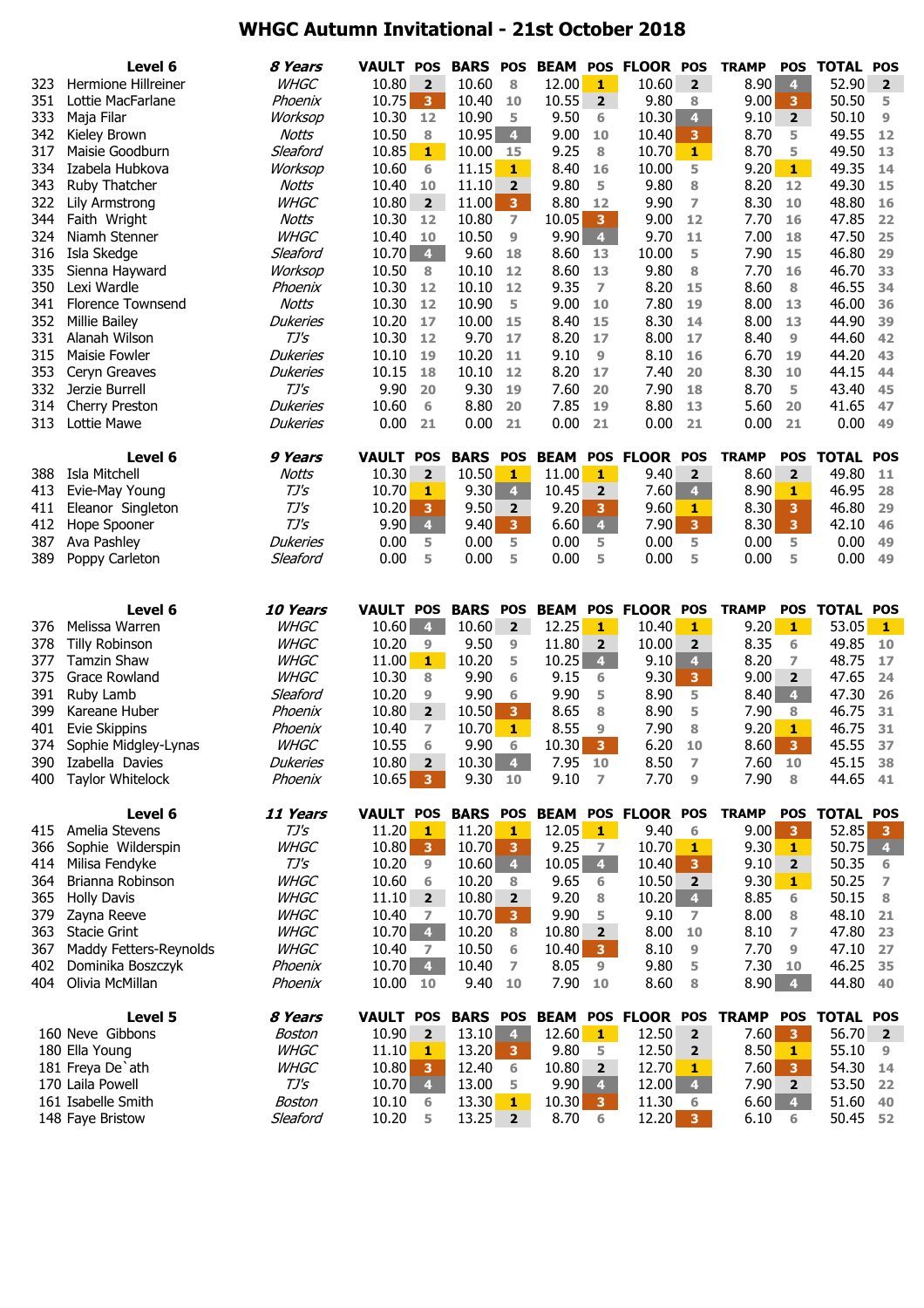# **WHGC Autumn Invitational - 21st October 2018**

| Level 5                                          | 9 Years                                                     | <b>VAULT POS</b> |                              | <b>BARS</b>     | <b>POS</b>                       |               |                         | <b>BEAM POS FLOOR POS</b> |                         | <b>TRAMP</b> | <b>POS</b>              | <b>TOTAL</b>   | <b>POS</b>     |
|--------------------------------------------------|-------------------------------------------------------------|------------------|------------------------------|-----------------|----------------------------------|---------------|-------------------------|---------------------------|-------------------------|--------------|-------------------------|----------------|----------------|
| 171 Olivia Smith                                 | <b>WHGC</b>                                                 | 10.70            | 12                           | 13.40           | $\mathbf{1}$                     | 12.10         | $\mathbf{1}$            | 12.70                     | $\mathbf{1}$            | 8.60         | $\overline{\mathbf{2}}$ | 57.50          | 1              |
| 174 Thea Walker                                  | <b>WHGC</b>                                                 | 10.80            | 7                            | 12.80           | 7                                | 10.00         | 10                      | 12.20                     | 8                       | 8.70         | $\mathbf{1}$            | 54.50          | 12             |
| 172 Connie Turner                                | <b>WHGC</b>                                                 | 11.10            | $\mathbf{1}$                 | 13.00           | $\overline{\mathbf{3}}$          | 9.70          | 13                      | 12.50                     | $\overline{\mathbf{3}}$ | 8.00         | 5                       | 54.30          | 14             |
| 183 Darcie Thorpe                                | <b>WHGC</b>                                                 | 10.90            | $\overline{\mathbf{3}}$      | 13.40           | $\mathbf{1}$                     | 10.50         | 5                       | 12.50                     | 3 <sup>7</sup>          | 6.90         | 13                      | 54.20          | 17             |
| 173 Iris Hutchinson                              | <b>WHGC</b>                                                 | 10.60 13         |                              | 12.70           | 8                                | 10.60         | $\overline{4}$          | 12.00                     | 13                      | 7.90         | $\overline{ }$          | 53.80          | 18             |
| 185 Sophie Round                                 | <b>WHGC</b>                                                 | 10.80            | 7                            | 12.95           | $\overline{\mathbf{4}}$          | 10.30         | 8                       | 12.10                     | 11                      | 7.30         | 8                       | 53.45          | 23             |
| 192 Alice Russell                                | Worksop                                                     | 10.80            | $\overline{ }$               | 10.50           | 13                               | 10.90         | 3 <sup>°</sup>          | 12.40                     | 4 <sup>1</sup>          | 8.50         | 3                       | 53.10          | 26             |
| 184 Sophia Zarien                                | <b>WHGC</b>                                                 | 11.00            | $2^{\circ}$                  | 10.20           | 14                               | 10.50         | 5                       | 12.40                     | 5                       | 8.40         | $\overline{\mathbf{4}}$ | 52.50          | 31             |
| 164 Liliana Kaklin                               | Boston                                                      | 10.80            | $\overline{ }$               | 12.95           | $\overline{4}$                   | 9.10          | 16                      | 12.20                     | 8                       | 7.30         | 8                       | 52.35          | 33             |
|                                                  | $TJ\mathcal{S}$                                             | 10.40            | 16                           | 13.10           | $\overline{2}$                   | 11.10         | $2^{\circ}$             | 10.80                     | 15                      | 6.60         | 15                      | 52.00          | 36             |
| 175 Lucy Hurst                                   |                                                             |                  |                              |                 |                                  |               | 9                       |                           |                         |              | 5                       |                |                |
| 386 Tia Edwards<br>191 Olivia Robertson          | Boston                                                      | 10.50            | 15                           | 11.10           | 12<br>10                         | 10.10<br>9.50 |                         | 12.30                     | 7                       | 8.00         | 11                      | 52.00          | 37             |
| 194 Harriet Helliwell                            | Worksop                                                     | 11.10            | 1<br>$\overline{\mathbf{3}}$ | 11.60           |                                  |               | 14                      | 12.10<br>12.00            | 11                      | 7.20<br>5.40 | 17                      | 51.50          | 43             |
|                                                  | Worksop                                                     | 10.90            |                              | 12.40           | 9                                | 9.90          | 11                      |                           | 13                      |              |                         | 50.60          | 47             |
| 193 Chloe Baker                                  | Worksop                                                     | 10.60            | <b>13</b>                    | 10.00           | 16                               | 9.80          | 12                      | 12.60                     | $\overline{\mathbf{2}}$ | 7.30         | 8                       | 50.30          | 53             |
| 182 Zara Sowden                                  | <b>WHGC</b>                                                 | 10.85            | $\overline{4}$               | 9.60            | 17                               | 10.40         | $\overline{ }$          | 12.20                     | 8                       | 7.00         | 12                      | 50.05          | 54             |
| 162 Lola Johns                                   | Banovallum                                                  | 10.80            | $\overline{ }$               | 10.20           | 14                               | 8.80          | 17                      | 10.60                     | 16                      | 6.80         | 14                      | 47.20          | 61             |
| 150 Lila Gunby                                   | <b>Dukeries</b>                                             | 9.80             | 17                           | 11.30           | 11                               | 9.20          | 15                      | 10.10                     | 17                      | 6.60         | 15                      | 47.00          | 62             |
| Level 5                                          | 10 Years                                                    | <b>VAULT POS</b> |                              | <b>BARS</b>     | <b>POS</b>                       | <b>BEAM</b>   | <b>POS</b>              | <b>FLOOR POS</b>          |                         | <b>TRAMP</b> | <b>POS</b>              | <b>TOTAL</b>   | <b>POS</b>     |
| 200 Vienna-mae Ford                              | Boston                                                      | 10.60            | 10                           | 13.60           | $\mathbf{1}$                     | 11.50         | 1                       | 12.80                     | $1 -$                   | 8.00         | $\overline{z}$          | 56.50          | 3              |
| 221 Lyla Clark                                   | Arabian                                                     | 11.30            | 1                            | 13.40           | $\overline{2}$                   | 10.60         | $\overline{\mathbf{4}}$ | 11.90                     | 9                       | 8.70         | 1                       | 55.90          | $\overline{4}$ |
| 232 Amelia Scott                                 | Worksop                                                     | 11.00            | $\mathbf{3}$                 | 12.70           | 6                                | 11.00         | 3 <sup>1</sup>          | 12.50                     | 5                       | 8.50         | $\overline{\mathbf{3}}$ | 55.70          | 5              |
| 211 Mollie Gardner                               | <b>Dukeries</b>                                             | 10.70            | $\overline{ }$               | 12.70           | 6                                | 11.30         | $\overline{2}$          | 12.70                     | 3 <sup>°</sup>          | 8.15         | 6                       | 55.55          | $\overline{z}$ |
| 234 Matilda Riggott                              | Worksop                                                     | 10.90            | $\overline{4}$               | 12.70           | 6                                | 10.40         | 5                       | 12.80                     | $\mathbf{1}$            | 7.00         | 14                      | 53.80          | 18             |
| 223 Olivia Thorpe                                | Sleaford                                                    | 10.80            | 5                            | 13.10           | $\overline{4}$                   | 8.70          | 12                      | 12.40                     | 6                       | 8.70         | $\mathbf{1}$            | 53.70          | 21             |
| 224 Oliwia Winiarska                             | Sleaford                                                    | 10.60            | 10                           | 11.90           | 12                               | 10.10         | $\overline{ }$          | 12.10                     | 8                       | 8.40         | $\overline{\mathbf{4}}$ | 53.10          | 26             |
| 222 Kaci Sambridge                               | Sleaford                                                    | 10.00            | 15                           | 13.00           | 5                                | 9.80          | 8                       | 11.70                     | 11                      | 8.00         | 7                       | 52.50          | 31             |
| 244 Grace Barlow                                 | <b>WHGC</b>                                                 | 11.10            | $\overline{2}$               | 13.30           | $\overline{\mathbf{3}}$          | 9.10          | 10                      | 10.80                     | 15                      | 8.00         | $\overline{ }$          | 52.30          | 34             |
| 215 Timea Valentova                              | Phoenix                                                     | 10.70            | $\overline{ }$               | 11.60           | 13                               | 8.20          | 13                      | 12.30                     | $\overline{7}$          | 8.20         | 5                       | 51.00          | 45             |
| 233 Freya Watson                                 | Worksop                                                     | 9.80             | 16                           | 12.70           | 6                                | 9.60          | 9                       | 12.65                     | $\overline{4}$          | 6.10         | 16                      | 50.85          | 46             |
| 243 Chloe Crowfoot                               | $TJ\mathsf{S}$                                              | 10.60            | 10                           | 12.20           | 10                               | 8.90          | 11                      | 11.70                     | 12                      | 7.10         | 12                      | 50.50          | 51             |
| 212 Isabelle Holmes                              | <b>Dukeries</b>                                             | 10.70            | $\overline{7}$               | 11.30           | 14                               | 8.00          | 14                      | 11.00                     | 13                      | 7.50         | 10                      | 48.50          | 56             |
|                                                  | Phoenix                                                     | 10.80            | 5                            | 10.80           | 15                               | 6.30          | 15                      | 11.80                     | 10                      | 7.30         | 11                      | 47.00          | 62             |
| 213 Lola May Maguire                             |                                                             | 10.50            |                              | 10.30           | 16                               |               |                         |                           |                         |              | 12                      | 44.40          |                |
| 231 Matilda Wright<br>201 Francheska Heppenstall | Erewash<br>Boston                                           | 10.60            | 14<br>10                     | 12.00           | 11                               | 5.50<br>10.20 | 16<br>6                 | 11.00<br>0.00             | 13<br>16                | 7.10<br>6.90 | 15                      | 39.70          | 66<br>69       |
|                                                  |                                                             |                  |                              |                 |                                  |               |                         |                           |                         |              |                         |                |                |
|                                                  |                                                             |                  |                              |                 |                                  |               |                         |                           |                         |              |                         |                |                |
| Level 5                                          | 11 Years                                                    | <b>VAULT</b>     | <b>POS</b>                   | <b>BARS</b>     | <b>POS</b>                       | <b>BEAM</b>   | <b>POS</b>              | <b>FLOOR POS</b>          |                         | <b>TRAMP</b> | <b>POS</b>              | <b>TOTAL</b>   | <b>POS</b>     |
| 246 Grace Andrew                                 | <b>WHGC</b>                                                 | 10.65            | 5                            | 13.10           | 1                                | 10.80         | 1                       | 12.30                     | 3 <sup>7</sup>          | 7.90         | 6                       | 54.75          | 10             |
| 202 Madison Kehoe                                | Phoenix                                                     | 11.00            | $\mathbf{1}$                 | 12.80           | $\overline{4}$                   | 10.10         | $\overline{2}$          | 12.00                     | 8                       | 8.60         | $\mathbf{1}$            | 54.50          | 12             |
| 248 Lillie Hancock                               | <b>WHGC</b>                                                 | 10.90            | $\overline{2}$               | 12.95           | $\overline{2}$                   | 9.60          | $\overline{7}$          | 12.30                     | 3 <sup>°</sup>          | 8.00         | 5                       | 53.75          | 20             |
| 204 Evy Baxter                                   | Phoenix                                                     | 10.40            | 9                            | 12.90           | $\overline{\mathbf{3}}$          | 10.05         | $\overline{4}$          | 12.20                     | 6                       | 7.90         | 6                       | 53.45          | 23             |
| 203 Laila Smith                                  | Phoenix                                                     | 10.90            | $\overline{2}$               | 10.30           | 10                               | 10.00         | 5                       | 12.60                     | $1 -$                   | 8.40         | $\overline{\mathbf{2}}$ | 52.20          | 35             |
| 237 Oliwka Scott                                 | Worksop                                                     | 10.50            | 6                            | 11.80           | 6                                | 10.10         | $2^{\circ}$             | 12.00                     | 8                       | 7.60         | 8                       | 52.00          | 37             |
| 245 Imogen Nicholson                             | TJ's                                                        | $10.70 - 4$      |                              | 11.40           | 7                                | 9.70          | 6                       | 12.40                     | $2^{\circ}$             | 7.40         | 10                      | 51.60          | 41             |
| 247 Chloe Stoppard                               | <b>WHGC</b>                                                 | 10.50            | 6                            | 12.00           | 5                                | 9.30          | 8                       | 11.50                     | 10                      | 8.20         | 3 <sup>2</sup>          | 51.50          | 44             |
| 225 Annabel Scott                                | Sleaford                                                    | 10.50            | 6                            | 11.10           | 8                                | 9.20          | 9                       | 12.20                     | 5                       | 7.60         | 8                       | 50.60          | 47             |
|                                                  | Erewash                                                     | 9.70             | 11                           |                 | 9                                |               | 10                      | 12.10                     | 7                       |              | 3 <sup>7</sup>          |                | 59             |
| 236 Emily Fergusson<br>235 Darcy O'Conner-Austin | Erewash                                                     | 10.10            | 10                           | 10.70<br>9.60   | 11                               | 6.90<br>4.20  | 11                      | 10.60                     | 11                      | 8.20<br>6.60 | 11                      | 47.60<br>41.10 | 67             |
|                                                  |                                                             |                  |                              |                 |                                  |               |                         |                           |                         |              |                         |                |                |
| Level 5                                          | 12 Years                                                    | <b>VAULT POS</b> |                              | <b>BARS POS</b> |                                  |               |                         | <b>BEAM POS FLOOR POS</b> |                         | <b>TRAMP</b> | <b>POS</b>              | <b>TOTAL</b>   | <b>POS</b>     |
| 282 Elanor Perkins                               | <b>WHGC</b>                                                 | 10.30            | 8                            | 11.90           | $\mathbf{1}$                     | 9.50          | $\overline{\mathbf{3}}$ | 12.50                     | $\overline{2}$          | 8.90         | $\overline{2}$          | 53.10          | 26             |
| 283 Elizabeth Clark                              | <b>WHGC</b>                                                 | 11.00            | $\mathbf{1}$                 | 11.40           | $\overline{2}$                   | 8.40          | $\overline{4}$          | 12.80                     | $\mathbf{1}$            | 9.30         | $\mathbf{1}$            | 52.90          | 29             |
| 259 Lola Bowker                                  | Phoenix                                                     | 10.45            | 6                            | 10.80           | $\overline{4}$                   | 10.20         | 1.                      | 12.50                     | $\overline{2}$          | 8.05         | 5                       | 52.00          | 37             |
| 290 Katelyn Allen                                | Banovallum                                                  | $10.65$ 4        |                              | 10.50           | 6                                | 9.60          | $\overline{2}$          | 11.90                     | 7                       | 8.90         | $\overline{\mathbf{2}}$ | 51.55          | 42             |
| 291 Abi Clarkson                                 | Banovallum                                                  | 11.00            | 1                            | 10.20           | 7                                | 7.90          | 7                       | 12.00                     | 6                       | 8.10         | $\overline{4}$          | 49.20          | 55             |
| 281 Sophie Bastow                                | Sleaford                                                    | 10.40            | $\overline{ }$               | 10.70           | 5                                | 8.20          | 5                       | 11.10                     | 8                       | 7.90         | $\overline{ }$          | 48.30          | 57             |
| 299 Ella Mannix                                  | Erewash                                                     | 10.30            | $\bf8$                       | 11.00           | 3 <sup>°</sup>                   | 8.20          | 5                       | 10.80                     | 9                       | 8.00         | 6                       | 48.30          | 58             |
| 260 Hattie Bussell                               | Erewash<br>Phoenix                                          | 10.70<br>10.50   | 3 <sup>2</sup><br>5          | 10.20<br>9.20   | $\overline{7}$<br>9              | 6.60<br>7.30  | $\overline{9}$<br>8     | 12.35<br>12.40            | 5<br>$\overline{4}$     | 7.60<br>6.40 | 8<br>9                  | 47.45<br>45.80 | 60<br>64       |
| 258 Isabella Esposito                            |                                                             |                  |                              |                 |                                  |               |                         |                           |                         |              |                         |                |                |
| Level 5                                          | 13 Years & Over VAULT POS BARS POS BEAM POS FLOOR POS TRAMP |                  |                              |                 |                                  |               |                         |                           |                         |              |                         | POS TOTAL POS  |                |
| 268 Jennifer Chambers                            | <b>WHGC</b>                                                 | 11.10            | $\overline{2}$               | 13.00           | $\overline{\mathbf{2}}$          |               | $1 -$                   | 12.70                     | $\overline{2}$          | 7.80         | 7                       | 55.70          | 5              |
|                                                  |                                                             |                  | $\overline{2}$               |                 |                                  | 11.10         |                         |                           |                         |              | $\overline{2}$          |                | 8              |
| 280 Amy Patchett                                 | Sleaford                                                    | 11.10            | $\mathbf{1}$                 | 13.20           | $\mathbf{1}$                     | 10.00         | 6                       | 12.70                     | $2^{\circ}$<br>7        | 8.40         |                         | 55.40          |                |
| 300 Ellie Jarvis                                 | Erewash                                                     | 13.40            |                              | 10.40           | 7                                | 10.60         | $\overline{2}$<br>8     | 12.00                     | 5                       | 8.20         | 3 <sup>7</sup><br>5     | 54.60          | 11             |
| 279 Natalie Forsyth                              | Sleaford                                                    | 11.00            | $\overline{4}$<br>7          | 13.00           | $\overline{2}$<br>5              | 9.80          |                         | 12.40                     |                         | 8.10         |                         | 54.30          | 16             |
| 270 Morgan Mason                                 | <b>WHGC</b>                                                 | 10.60            |                              | 12.20           |                                  | 10.00         | 6                       | 12.90                     | $1 -$                   | 7.70         | 8                       | 53.40          | 25             |
| 269 Freya Clarke                                 | <b>WHGC</b>                                                 | 10.80            | 6                            | 10.00           | 10                               | 10.40         | 3 <sup>°</sup>          | 12.40                     | 6                       | 9.00         | $1 -$                   | 52.60          | 30             |
| 272 Lily Feebrey                                 | <b>WHGC</b>                                                 | 10.00            | 9<br>5                       | 12.40           | $\overline{4}$<br>$\overline{7}$ | 9.00          | 9                       | 11.20                     | 8                       | 8.00         | 6                       | 50.60          | 47             |
| 256 Harriet King<br>297 Leah Charles             | Phoenix<br>Erewash                                          | 10.90<br>10.10   | 8                            | 10.40<br>10.10  | 9                                | 10.20<br>8.50 | 5<br>10                 | 12.60<br>9.40             | $\overline{4}$<br>9     | 6.50<br>6.80 | 10<br>9                 | 50.60<br>44.90 | 47<br>65       |